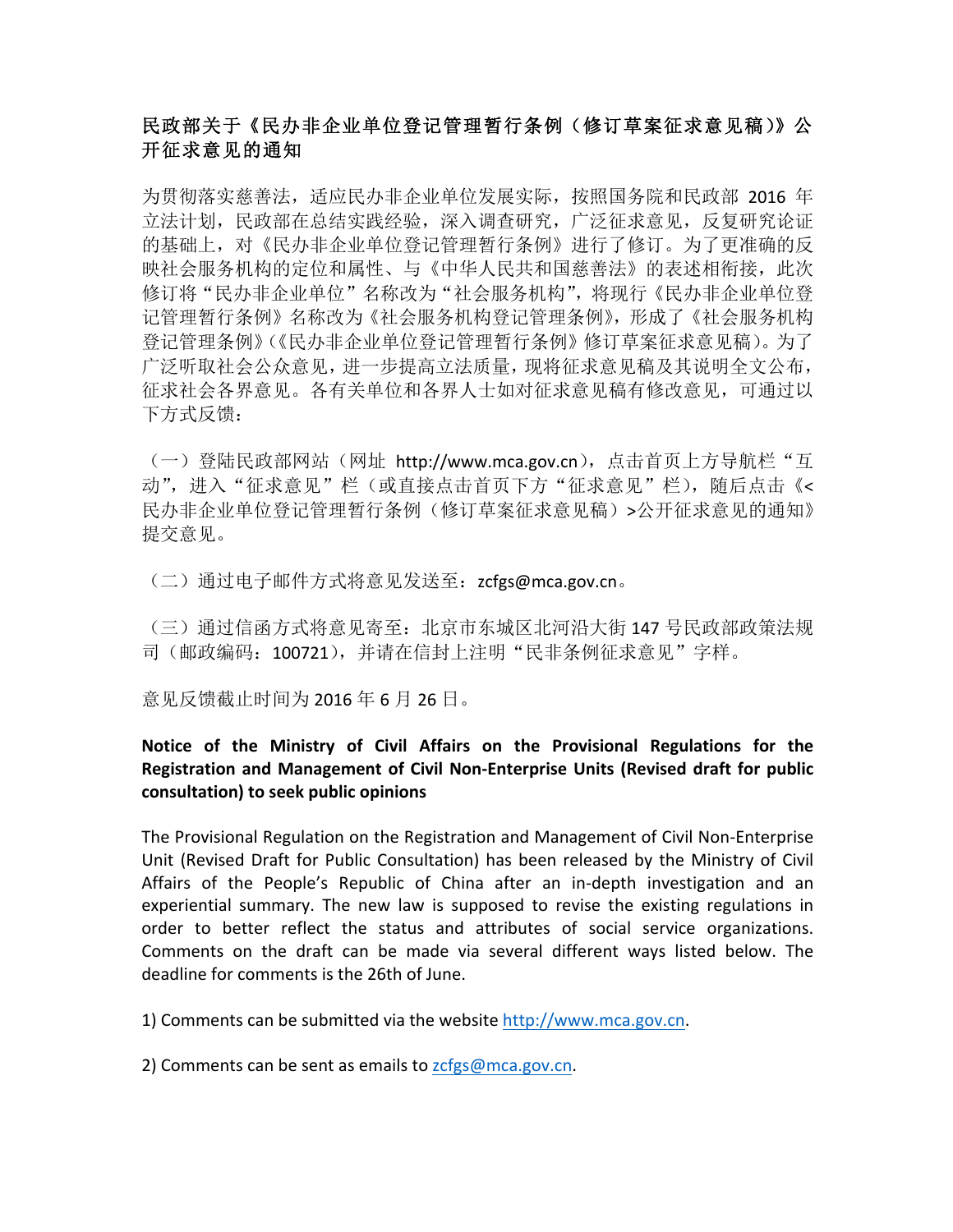3) Comments can also be posted to the following address:

Department of Policies and Laws of the Ministry of Civil Affairs, No.147 North Heyan Street, Docheng District, Beijing, Zip: 100721. (On the envelope please indicate 'Comments on the Draft Regulation on the Registration and Management of Civil Non-Enterprise Units')

# 关于《社会服务机构登记管理条例》

# (《民办非企业单位登记管理暂行条例》修订草案征求意见稿)的 说明

对比 1998 年国务院颁布的《民办非企业单位登记管理暂行条例》(以下 简称《暂行条例》),现予公布的《社会服务机构登记管理条例》(《民办 非企业单位登记管理暂行条例》修订草案征求意见稿)(以下简称征求 意见稿)共9章65条。

#### **Instructions on the Regulations for the Registration and Management of Social Service Organizations (Provisional Regulations for the Registration and Management of Civil Non-Enterprise Units (Revised Draft for Public Consultation))**

Compared with the Provisional Regulations for the Management of Civil Non-Enterprise Units issued by the State Council in 1998, the now-released Regulations on the Registration and Management of Social Service Organizations (Provisional Regulations for the Registration and Management of Civil Non-Enterprise Units (Revised Draft for Public Consultation)) contains 9 chapters and 65 articles.

现将征求意见稿的主要修改内容说明如下:

一、修改了条例名称和相关概念

一是对民办非企业单位的称谓作了修改。《中华人民共和国慈善法》已将民办非企业 单位更名为社会服务机构。为保持一致,征求意见稿将"民办非企业单位"修改为 "社会服务机构"。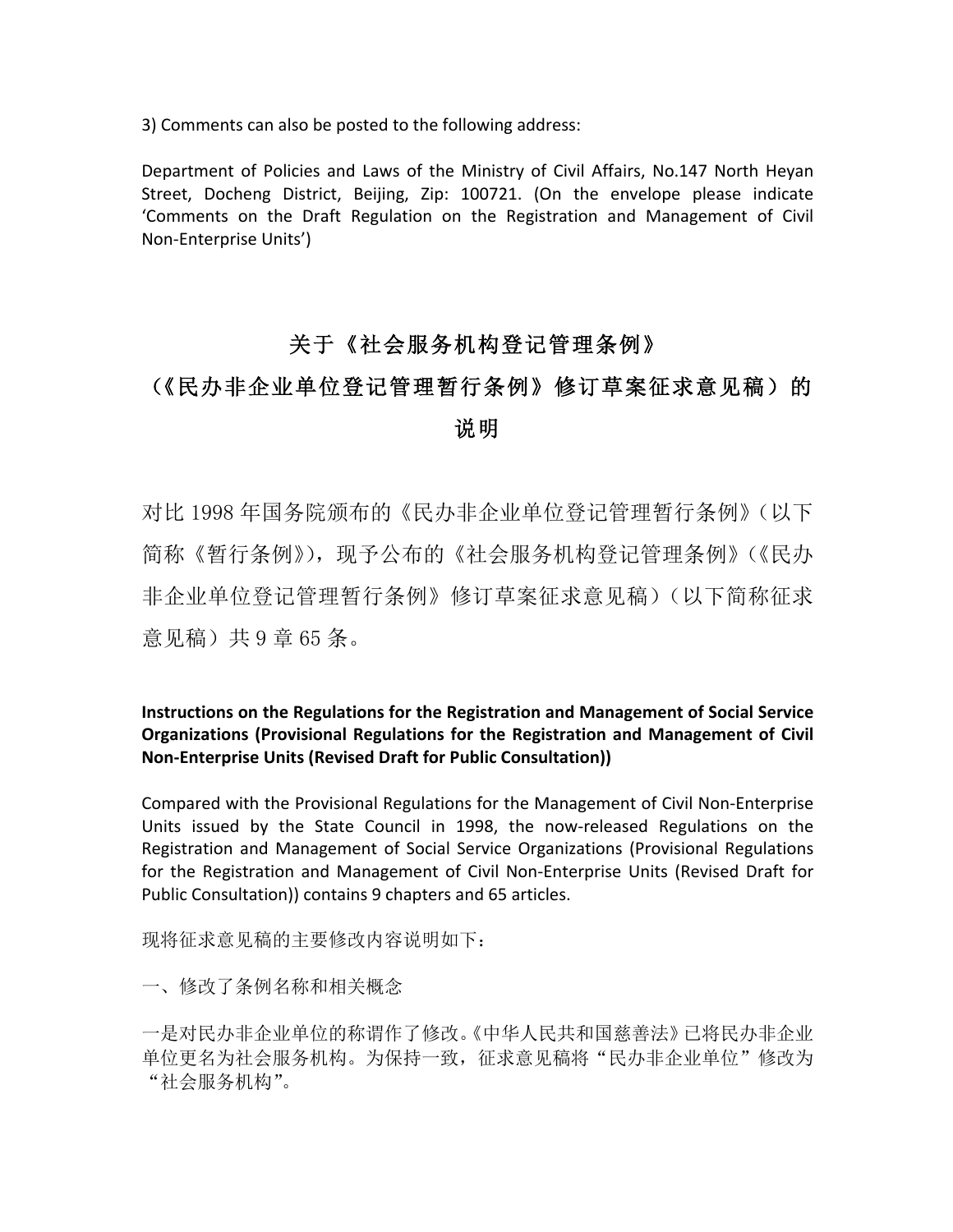二是对社会服务机构进行了重新定义。《暂行条例》对民办非企业单位的界定是"企 业事业单位、社会团体和其他社会力量以及公民个人"、"利用非国有资产举办"、"从 事非营利性社会服务活动的社会组织"。征求意见稿对社会服务机构的界定是"自然 人、法人或者其他组织"、"为了提供社会服务"、"主要利用非国有资产"、"设立的 非营利性法人"(第二条)。

将"企业事业单位、社会团体和其他社会力量以及公民个人"修改为"自然人、法 人或者其他组织",主要考虑到这样表述更全面规范。 将"利用非国有资产"修改为"主要利用非国有资产",主要考虑到这类机构在设立

过程中利用了包括国有土地在内的部分国有资产。

将"从事非营利性社会服务活动的社会组织"修改为"为了提供社会服务"、"设立 的非营利性法人",主要考虑到非营利性活动难以界定,而非营利组织是《企业所得 税法》明确的概念。

The main content to have been revised is listed as follows:

## 1. Names of Regulations and Relevant Concepts

Firstly, the name of Civil Non-Enterprise Units is modified. The Charity Law of the People's Republic of China has renamed Civil Non-Enterprise Units as Social Service Organizations. To maintain consistency, the Revised Draft makes the same modification.

Secondly, Social Service Organizations are redefined. The former Provisional Regulations define Civil Non-Enterprise Unit as social organizations established by "enterprises and institutions (企业事业单位), social organizations (社会团体), other social forces and individual citizens", "using non-state-owned assets", "to work on non-profit social service activities". The Revised Draft defines it as a "non-profit legal person" established by "natural persons, legal persons or other organizations", "to provide social services", "mainly using non-state-owned assets". (Article 2).

"Enterprises and institutions, social organizations, other social forces and individual citizen" is modified to "natural persons, legal persons or other organizations" mainly because the latter expression is more comprehensive and standard.

"Using non-state-owned assets" is modified to "mainly using non-state-owned assets" mainly because these organizations will use parts of state-owned assets, including state-owned lands, in their establishment.

"To work on non-profit social service activities" is modified to "non-profit legal person" established "to provide social services" mainly because non-profit activities are hard to define but non-profit organizations are a clear concept within the Enterprise Income Tax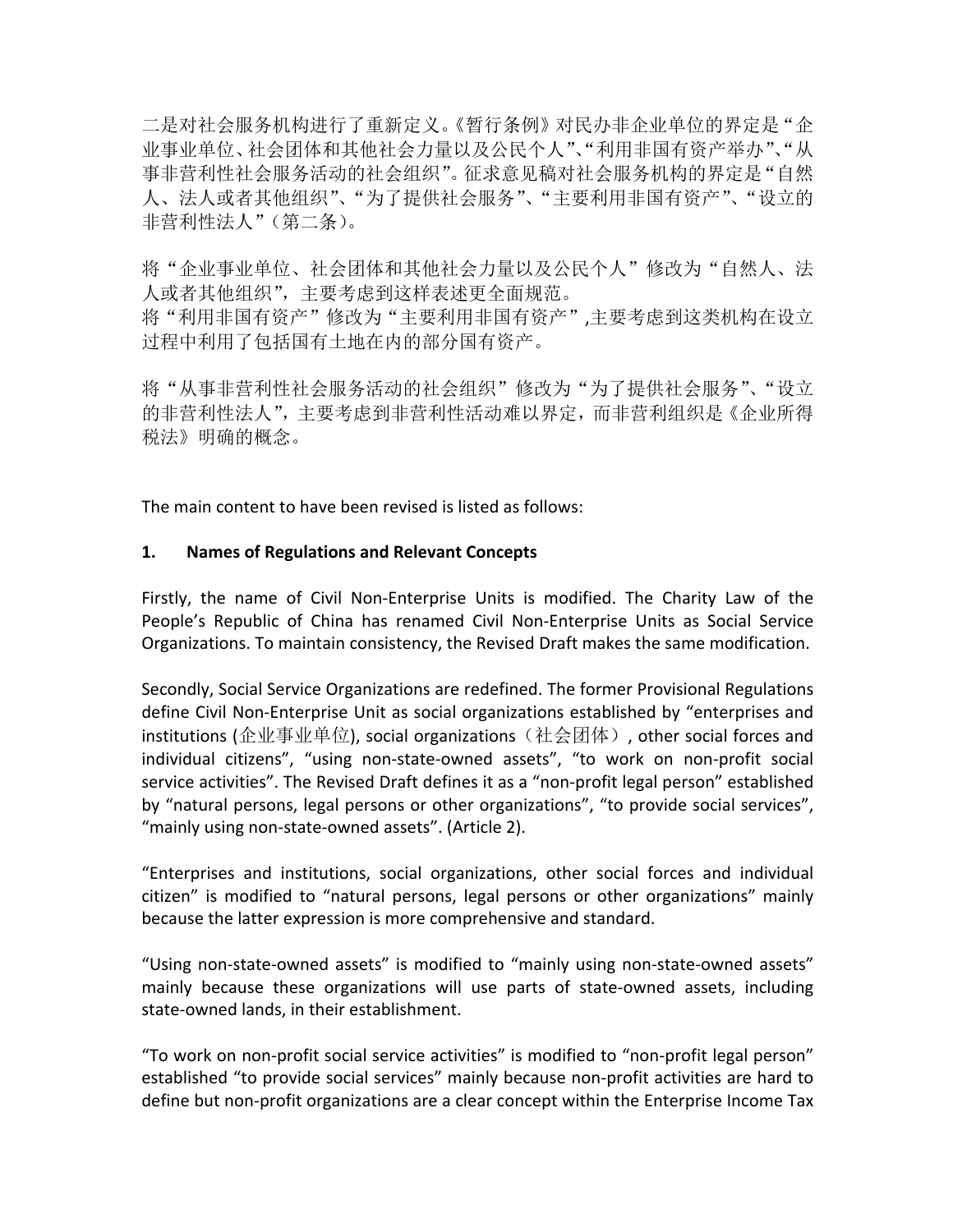二、调整完善了管理体制

十八届三中全会要求对行业协会商会类、科技类、公益慈善类、城乡社区服务类社 会组织实行直接登记。据此,征求意见稿对双重管理体制进行了调整完善,规定对 科技类、公益慈善类、城乡社区服务类社会服务机构实行直接登记,设立其他社会 服务机构,应当先经其业务主管单位审查同意(第十条)。同时,为了加强对社会服 务机构的行业管理,征求意见稿规定,社会服务机构开展服务需要取得行业许可的, 应当按照法律、行政法规的规定,向有关行业审批机关申请行业许可证或者批准文 件(第三十四条)。

## **2. Registration and Management**

The Third Plenary Session of the 18th Central Committee of the Communist Party of China states that social organizations working on commerce (industrial associations and chambers of commerce), science and technology, charity and philanthropy, and urban and rural community services can register directly (without a professional supervisory unit). In view of the above, the Revised Draft has further improved the dual management system: it requires that the above social organizations shall register directly, and other social service organizations shall first seek the approval of their professional supervisory units before they are established (Article 10). At the same time, in order to strengthen the management of social organizations through industrial discipline, social service organizations that need an industry license shall apply for an industry license or document of approval according to the related industrial authorities. (Article 34).

三、统一了社会服务机构的组织类型

征求意见稿取消了个体型、合伙型,将社会服务机构统一为非营利性法人(第二条), 理由如下:一是与《民办教育促进法》的规定保持一致。《民办教育促进法》明确规 定民办学校为法人组织,目前,个体型、合伙型民办学校已完成主体资格变更,转 为法人组织形式。二是使申请人的权利义务对等。按照非营利组织的基本要求,社 会服务机构的申请人不能从盈余和剩余财产中分配,但个体型、合伙型组织出现财 务问题却要承担无限连带民事责任,显失公平。三是要求社会服务机构遵循法人治 理结构和运作方式,有利于保持其非营利性。对存量的个体型、合伙型民办非企业 单位,可以通过 2 年过渡期实现主体资格变更(第六十五条)。

#### **3. Type of Social Service Organizations**

Law.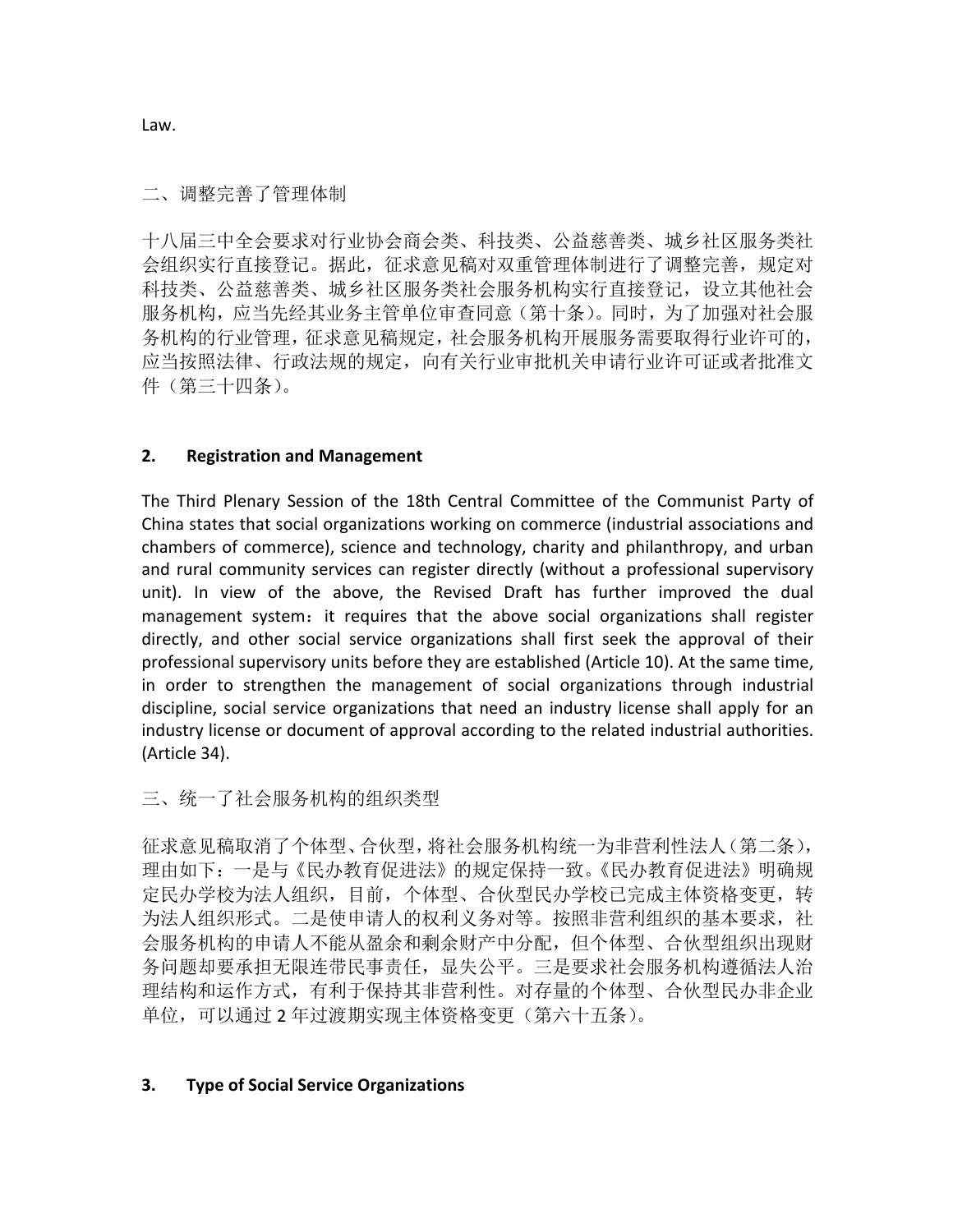The Revised Draft abolishes two organizational types: "individual" and "partnership", and unifies all kinds of social service organizations into one category: non-profit legal persons (Article 2).

The reasons are listed below:

The first reason is to maintain consistency with the Private Education Promotion Law ( $R$ ) 办教育促进法). The Private Education Promotion Law clearly outlines that private schools are a legal entity. At present, individually-owned and partnership schools have already changed their qualification to being legal persons. The second reason is to equalize founders' rights and obligations. Due to the fundamental characteristic of non-profit organizations, founders of social service organizations cannot dispose of profits and surplus property, so it is unfair that when individual and partnership organizations have a financial problem their founders should bear unlimited joint civil liabilities. Last but not least, the requirement for a social service organization to follow a reasonable structure and method of corporate governance is beneficial to maintain its non-profit attributes. Existing individual and partnership civil non-enterprise units can change their subject qualification through a 2-year transitional period (Article 65).

四、允许县级人民政府民政部门登记的社会服务机构在`住所地县级区域范围内设立 分支机构

《暂行条例》规定"民办非企业单位不得设立分支机构",主要是从当时的立法环境 和管理状况考虑的。为了扩展服务规模,提升服务质量,社会服务机构亟需设立分 支机构。同时,考虑到社会组织跨出登记管理机关的管辖范围设立分支机构,登记 管理机关将难以有效管理,且社会服务机构多数在区县民政部门登记,征求意见稿 本着积极稳妥、适度放开的精神,拟限定在县级人民政府民政部门登记的社会服务 机构可在其住所地县级行政区域范围内设立分支机构(第三十五条)。

#### **4. Branches of Social Service Organizations**

The Provisional Regulations outline that civil non-enterprise units are not allowed to set up a branch office. This was based upon the legislative environment and administrative situation of the time. However, there is now an urgent need for social service organizations to establish their own branches, in order to extend the scale and quality of their service. Meanwhile, considering the difficulties in effectively supervising the branches outside the jurisdiction of a social service organization's government registering agency, and also the fact that most of the social service organizations are registered with district or county level civil affairs authorities, the Revised Draft plans to allow those social service organizations registered with civil affairs departments at the county-level to set up their branches within the local county-level administrative region (Article 35).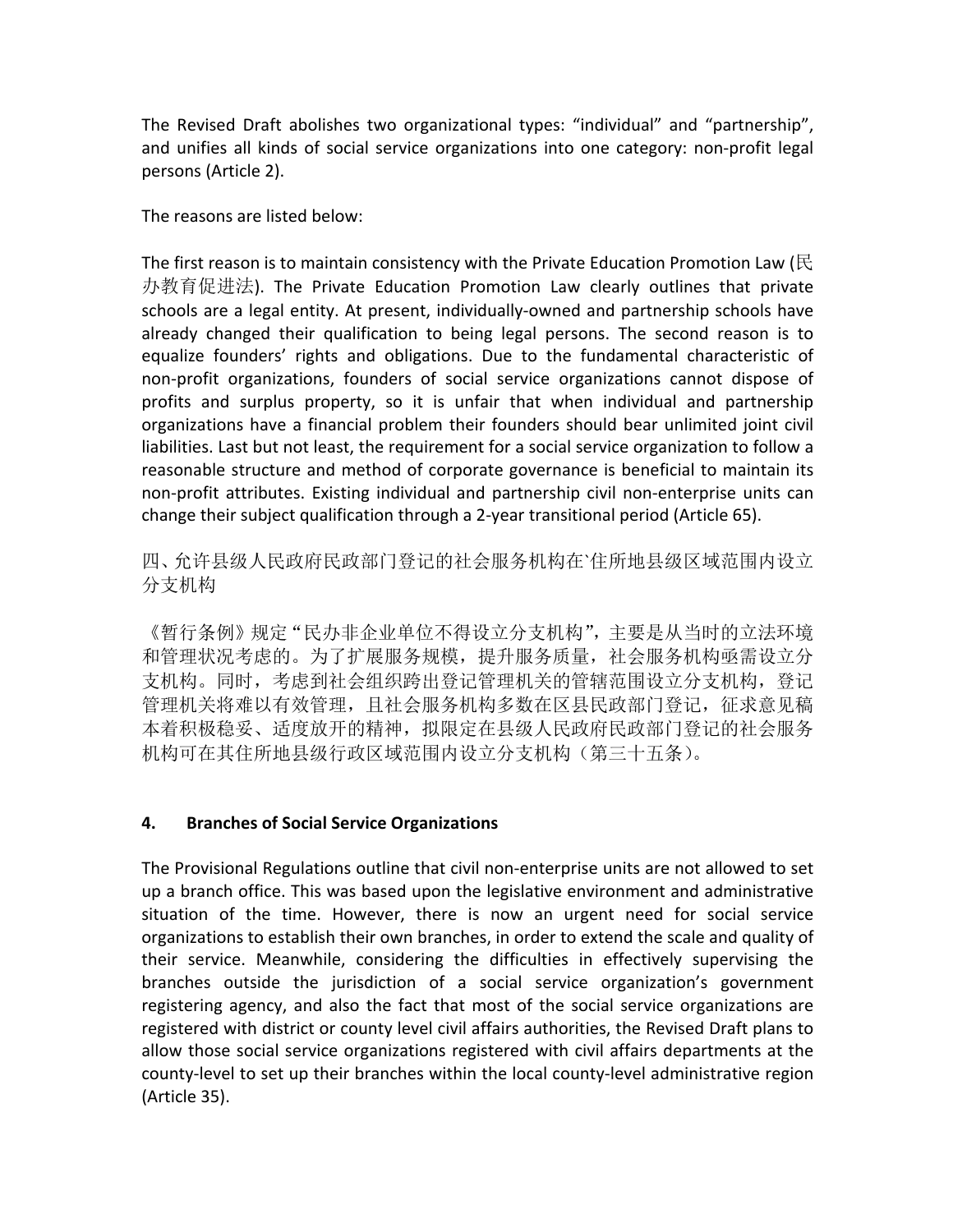五、规范了社会服务机构的组织机构、活动准则和财产管理

为加强对社会服务机构的规范管理,征求意见稿增加了组织机构、活动准则 和财产管理 2 章,对社会服务机构的理事会构成(第二十七条)、职责和议事规 则(第二十八条)、监事(会)职权(第三十条)、法定代表人(第三十一条)、 理事、监事的任职资格(第三十二条)和履职要求(第三十三条)提出了明确的 要求,对社会服务机构开展需要行业审批的特定社会服务活动、开展涉外活动(第 四十二条)提出了明确的要求,对社会服务机构财产的管理和使用(第三十七条)、 接受和使用捐赠(第三十九条)、会计和审计监督(第四十条)、注销和清算程序 (第二十条至第二十五条)提出了明确的要求,以引导社会服务机构自我管理、 依法自治,并加强对社会服务机构的非营利性监管。

#### **5.** Organizational Framework, Activity Principle and Property Management

To strengthen the standard management of social service organizations, the Revised Draft adds 2 new chapters: Organizational Framework; Activity Principle and Property Management. The draft contains clear requirements for the constitution of the board of directors of social service organizations' (Article 27), responsibilities and rules of order (Article 28), function and power of the board of supervisors (Article 30), legal representation (Article 31) as well as qualifications and capabilities of the board of directors and board of supervisors (Article 32 and 33). It also lists explicit requirements for special social service activities and foreign-related activities that need professional examination and approval. (Article 42), the management and usage of organization's property (Article 37), the acceptance and usage of donations (Article 39), accounting and auditing (Article 40) and cancellation and liquidation procedures (Article 20 to 25).

六、将年度检查调整为年度工作报告和信息公开

为落实国务院关于简政放权、加强事中事后监管的要求,征求意见稿参考商事制度 改革中变年度检查为年度报告和公示的做法,将年度检查调整为社会服务机构应当 履行的年度工作报告(第四十五条)和信息公开义务(第四十四条、第四十六条), 同时,登记管理机关通过实施随机抽查,将不履行年度工作报告和信息公开义务的 社会服务机构列入异常名录等方式(第五十三条),加强监督,既有利于社会服务机 构更好地依法自治,又有利于社会公众对社会服务机构进行社会监督,还有利于管 理部门加强事中事后监管

## **6. Replacing annual inspection with annual work reports and Information Disclosure**

In order to implement the State Council's requirement about streamlining administration and delegating more powers to the lower level, the Revised Draft